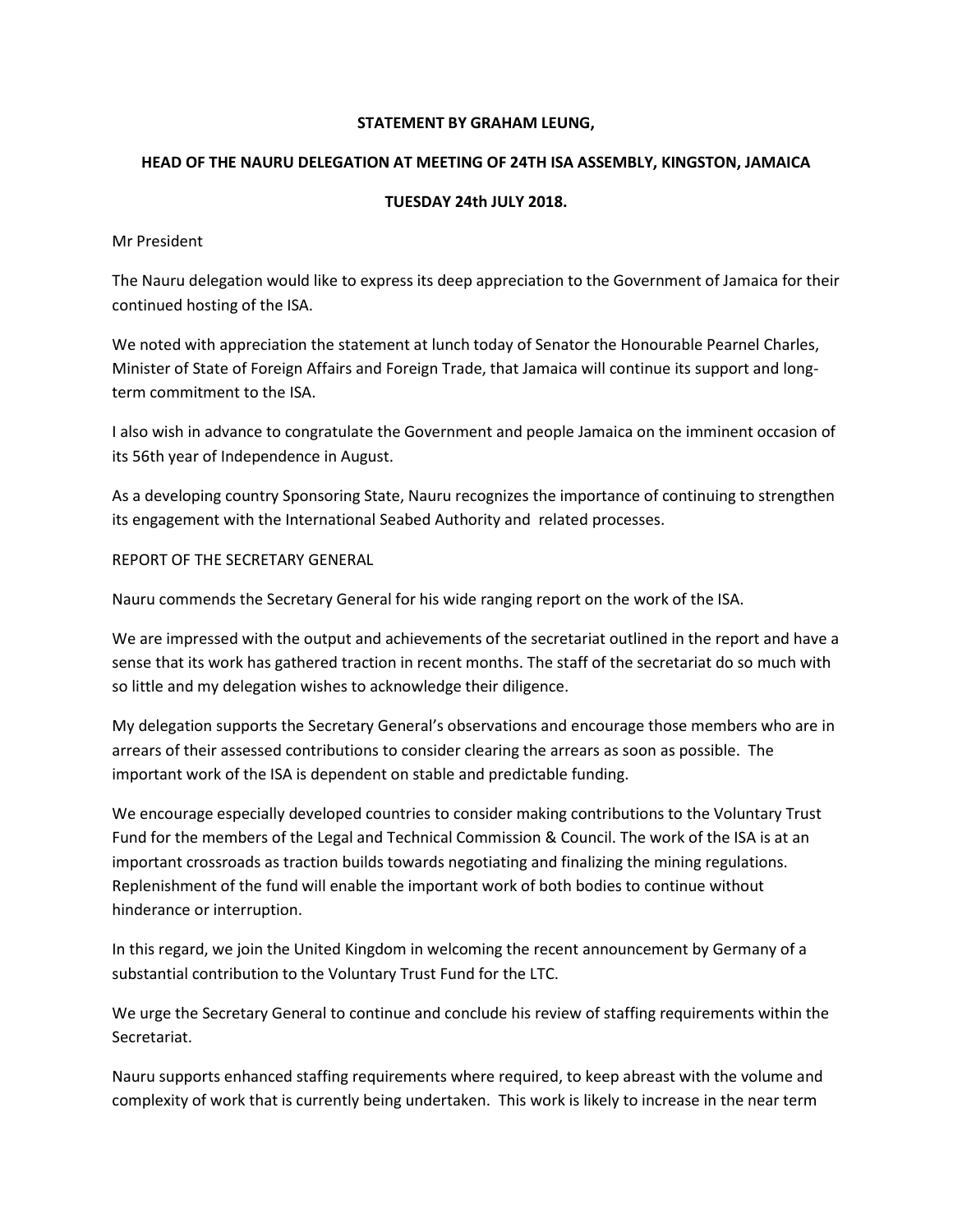and the Secretariat must have the resources to carry out its responsibilities to the highest level of efficiency. We welcome the announcement by the Secretary General that he is on the verge of appointing a communications officer for the first time. This will contribute to the growing transparency of the work and activities of the Authority.

We commend the recent cost saving measures taken by the Secretary General and encourage him to continue this process, but not in a manner that would compromise the efficiency of the secretariat and the services it provides to member states.

We appreciate the work done by the LTC and the secretariat in producing a revised further draft of the exploitation regulations and are hopeful of being able to make written submissions on the draft by the end of September. In this context I am reminded of the observations of Ambassador Arvid Pardo that we should be careful that the Common Heritage of Mankind not be whittled down to "a few fish and a little seaweed"

# **The Enterprise**

Nauru would like to see the establishment of the Enterprise as an independent organ of the ISA as soon as possible. The Enterprise has a crucial role for realizing the core principles of UNCLOS Part XI (the Area). It is also an important pathway to enable developing countries including SIDS to benefit from the CHM. Nauru supports calls for the appointment of an interim Director General as soon as possible.

We welcome the announcement yesterday by the Secretary General of a workshop in Tonga in November 2018 on Blue Growth to advance SDG14 for the promotion of socioeconomic benefits especially for SIDS in the Pacific region.

Nauru supports the Secretary General's call for greater support for the Authority's Internship program. We consider the program to be valuable and a relatively inexpensive way of building capacity in DSM issues especially in developing countries and urge both developed countries and philanthropic foundations to contribute funds to sustain the program.

We welcome the statement by Singapore's Permanent Representative to the United Nations of the provision of up to ten internships for developing countries and look forward to the details of the program.

Finally, as incoming Chair of the Pacific Islands Forum, Nauru looks forward to welcoming Michael Lodge, the Secretary-General of the ISA to the 49th Pacific Islands Forum meeting to take place in Nauru in September this year.

The presence of the Secretary General Michael Lodge at the Nauru Forum will lift the profile of the ISA where at least 18 Heads of Government are expected to attend.

This event will provide an excellent opportunity to raise the awareness of Pacific Forum Leaders on the potential benefits that could be derived from increased participation in the work of the Authority and in the activities undertaken in the Area.